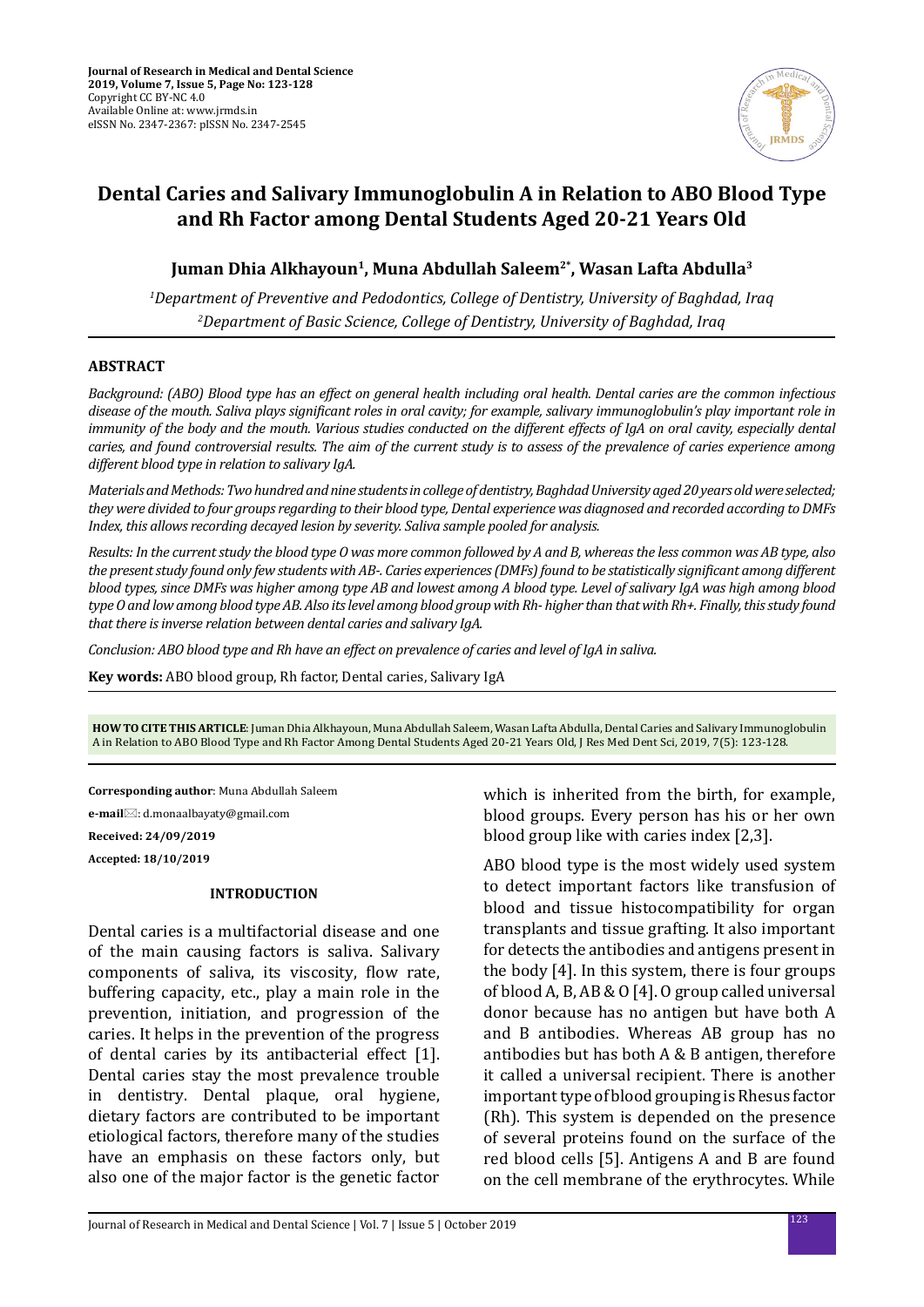the antibodies are found in plasma. The decayed, missing, and filled teeth (DMFT) index has been used in epidemiological surveys of oral health. It is widely used by the World Health Organization (WHO) for comparing and measuring the dental caries in individuals. The index expresses the mean number of DMFT in individual whose DMFT index is taken [6].

Secretory IgA is the main components in saliva. It is the first line of defense mechanism of the host against pathogens, which invade the surfaces of mucosa. Salivary IgA (s-IgA) antibodies could help immunity of oral cavity by preventing the adherence of microbe, neutralization of viruses, enzymes and toxins; or by acting in synergy with other factors such as lactoferrin and lysozyme. As a vital fluid of mouth, the saliva plays an important and benefit role in balancing the mouth and its components may affect personal health status. Salivary IgA can had an important role with salivary lysozyme and fight microbes of oral cavity [7]. The present study aimed to found the probable relationship between the level of salivary IgA and the number of decayed teeth. The current study done to search for which blood type has the highest probability for dental carries.

### **MATERIALS AND METHODS**

### **The human sample**

In this study 209 students of third grade in Dentistry College, university of Baghdad and participated in present study for blood type identification and oral health examination; then subgroups were taken for further salivary analysis include 80 students 20 students for each blood type. Informed consent obtained from each student enrolled in present study before any data collection and examination of the oral health status.

### **Determination of ABO blood type and Rh factor**

The blood typing carried out based on agglutination. Agglutination mean the collection of separate particles like RBCs into masses, agglutination occurs if an antigen mixed with its corresponding antibody, which called isoagglutinin. Agglutination appears when A antigen is mixed with anti A or B antigen is mixed with anti B. The blood typing done by the slide method [8].

## **Oral examination**

Oral examination done under standardized conditions according to the basic methods of oral health surveys of world health organization [9]. Oral health assessment carried out in a suitable chair using portable lamp for artificial illumination.

## **Dentition status**

An examiner was trained and informed with WHO instructions on oral examination, the examination was done while the students sitting on the dental chair, Plain mouth-dental mirrors (No. 4). Sickle-shaped dental explorers were used. Examination included all surfaces of teeth. Atooth was considered to be present when any part of the tooth was visible [10].

## **Collection of Saliva Samples**

The stimulated whole saliva was taken under standard conditions, following the instructions cited by Tenovuo, et al. [11]. The collection of saliva was done between 9 and 11 am after 2 hours with student being prevented of drinking, eating or brushing. Each student was asked to chewing apiece of Arabic gum for one minute, and then removed all saliva by expectoration; after that chewing was persist for five minutes with the same piece of gum and saliva collected in a sterile screw capped bottle. For 10 minutes, the saliva was centrifuged at 3000 r.p.m then the supernatants was separated by micropipette and then stored at (-20°C) in a deep freeze until the time of measurement of IgA. Measurement of IgA done by Enzyme Linked Immunosorbent Assay method.

### **RESULTS**

Table 1 shows that the O blood type was more common (33.5%), followed by A type (27.8) and B type (23.9) whereas the less common was AB (14.8).

The distribution of caries free students according to blood type are shown in Table 2.

The percentage of caries among students with blood type A was the highest (20.68), than students with other blood types, while students with blood type AB had the lower percentage (6.45).

Table 3 show the percentage of --Rh among students with blood type O was highest (24.28)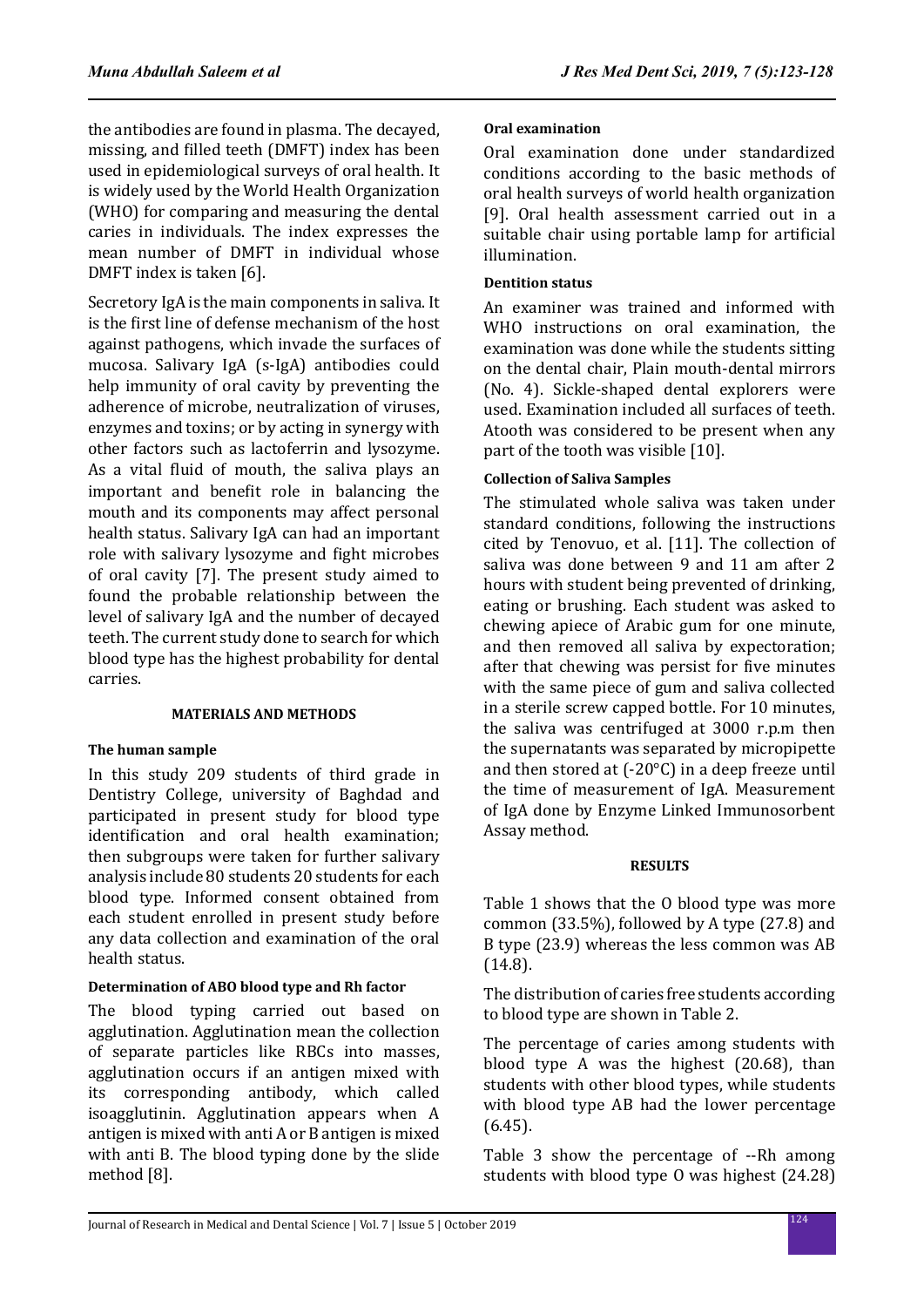than student with other blood types, while students with blood type AB had the lowest percentage (16.12).

The current study show that the level of IgA among blood groups was significant differ, since highest level was found among blood group O (221.213), while the level of IgA among blood group AB was lowest (108.873) as in Table 4.

Also the results of this study revealed that the level of IgA among students with blood types have O+,AB+,A+ and B+ was lower than that in students with blood types O-,AB-,A- and B- as demonstrated in Table 5.

Dental caries represented by DMFs and its components among students with different blood type revealed in Table 6. Results found that DMFs was statistically significant difference among blood groups, further analysis show that distribution of the decay, missing and filling teeth was high among students with blood type AB, whereas was low among students with blood type A as in Table 6

In addition to that, this study revealed the DMFs between students with blood group has Rh++ and students with Rh—was significant differ. Since the mean of DMFs in students with Rh++ (14.87) was higher than that in students with Rh – (1.58). As revealed in Table 7.

Furthermore the result of the present study show that there is inverse relation between IgA and DMFs in blood groups (A, B, AB and O) was highly significant, p value (0.01, 0.02, 0.02, 0.02) respectively. As demonstrated in Table 8.

**Table 1: Frequency distribution of ABO blood types among students.**

| <b>Blood type</b> | No. | ‰    |
|-------------------|-----|------|
|                   | 70  | 33.5 |
| $\sqrt{ }$        | 58  | 27.8 |
|                   | 50  | 23.9 |
| AB                | 31  | 14.8 |

**Table 2: Distribution of caries free students according to blood type.**

|                             |       | <b>Blood type</b> |    |      |
|-----------------------------|-------|-------------------|----|------|
| <b>Caries free students</b> |       |                   |    | ΑB   |
| No.                         |       |                   |    |      |
|                             | 12.85 | 20.68             | τa | 6.45 |
| 209                         | 70    | 58                | 50 |      |
|                             |       |                   |    |      |

**Table 3: Distribution of --Rh factor according to blood types among students.**

|                  |       | <b>Blood type</b> |    |       |
|------------------|-------|-------------------|----|-------|
| <b>Rh factor</b> |       |                   |    | AB    |
| No.              | . .   |                   | 10 |       |
| <b>7</b> u       | 24.28 | 22.41             | 20 | 16.12 |
| 209              | 70    | 58                | 50 | ັ     |

**Table 4: Anova: Distribution statistic test of IgA among blood groups.**

| IgA                |        |           |                |                |       |      |
|--------------------|--------|-----------|----------------|----------------|-------|------|
| <b>Blood Group</b> | Mean   | <b>SE</b> | <b>Minimum</b> | <b>Maximum</b> |       |      |
|                    | 221.21 | 20        | 74.3           | 429.9          |       |      |
| AB                 | 108.87 | 10        | 42.4           | 336.7          |       | 0.02 |
|                    | 212.27 | 19        | 42.4           | 429.9          | 8.336 | [S]  |
|                    | 193.33 | 20        | 42.4           | 429.9          |       |      |

**Table 5: Descriptive and statistical test of IgA between Rh groups by blood groups (IGA).**

| <b>RH</b> |         |        |    |         |        |       |       |
|-----------|---------|--------|----|---------|--------|-------|-------|
|           | plus++  |        |    | minus-- |        |       | n     |
| N         | Mean    | SE     | N  | Mean    | SE     |       |       |
| 17        | 155.618 | 15.29  | 13 | 306.992 | 25.947 | 5.026 | υ     |
| 27        | 96.693  | 6.414  |    | 218.5   | 59.101 | 2.049 | 0.174 |
| 18        | 138.378 | 12.516 | 12 | 323.108 | 14.647 | 9.588 |       |
| 20        | 130.965 | 10.808 | 10 | 318.049 | 28.761 | 6.089 |       |
|           |         |        |    |         |        |       |       |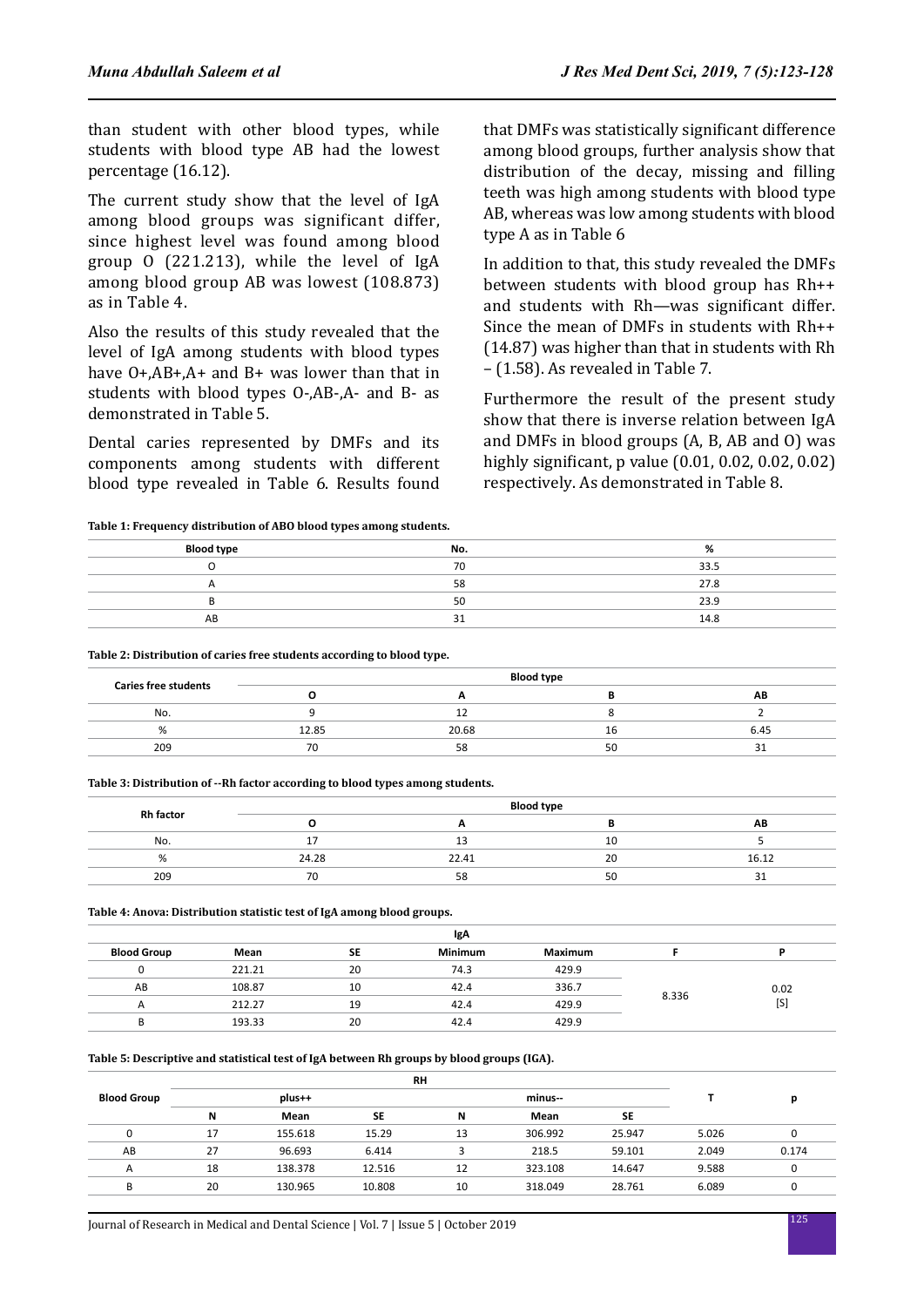|             | <b>Blood Group</b> | N  | Mean                 | <b>SE</b> | Minimum | Maximum | F      | p |
|-------------|--------------------|----|----------------------|-----------|---------|---------|--------|---|
|             | 0                  | 70 | 2.71                 | 0.261     | 0       | 8       | 3.548  | 0 |
|             | AB                 | 31 | 3.68                 | 0.546     | 0       | 12      |        |   |
| D           | Α                  | 58 | 1.95                 | 0.284     | 0       | 8       |        |   |
|             | B                  | 50 | 2.62                 | 0.356     | 0       | 9       |        |   |
|             | 0                  | 70 | 0.84                 | 0.285     | 0       | 10      | 5.334  |   |
| M           | AB                 | 31 | 2.87                 | 0.919     | 0       | 20      |        | 0 |
|             | Α                  | 58 | 0.43                 | 0.223     | 0       | 10      |        |   |
|             | B                  | 50 | 0.35<br>$\mathbf{1}$ | 0         | 10      |         |        |   |
|             | 0                  | 70 | 8.63                 | 0.707     | 0       | 20      | 9.98   | 0 |
|             | AB                 | 31 | 13.16                | 1.033     | 0       | 20      |        |   |
| F           | Α                  | 57 | 6.47                 | 0.764     | 0       | 20      |        |   |
|             | B                  | 50 | 7.44                 | 0.727     | 0       | 15      |        |   |
|             | $\mathbf 0$        | 70 | 12.37                | 0.998     | 0       | 32      | 12.958 |   |
|             | AB                 | 31 | 19.84                | 1.731     | 0       | 40      |        |   |
| <b>DMFS</b> | Α                  | 58 | 8.66                 | 0.957     | 0       | 30      |        | 0 |
|             | B                  | 50 | 11.08                | 1.123     | 0       | 33      |        |   |

| Table 7: Descriptive and statistical test of caries experience by surfaces in permanent teeth between Rh groups. |  |  |
|------------------------------------------------------------------------------------------------------------------|--|--|
|------------------------------------------------------------------------------------------------------------------|--|--|

|             | RH                |       |           |    |      |       |        |   |
|-------------|-------------------|-------|-----------|----|------|-------|--------|---|
|             | minus--<br>plus++ |       |           |    |      |       |        | D |
|             | N                 | Mean  | <b>SE</b> | N  | Mean | SE    |        |   |
| D           | 166               | 3.13  | 0.188     | 43 | 0.67 | 0.204 | 8.838  |   |
| M           | 166               | 1.34  | 0.25      | 43 |      |       | 5.38   |   |
|             | 166               | 10.33 | 0.4       | 42 | 0.93 | 0.329 | 18.133 |   |
| <b>DMFS</b> | 166               | 14.87 | 0.604     | 43 | 1.58 | 0.409 | 18.224 |   |

**Table 8: Correlation between caries experience by surface in permanent teeth and salivary IgA by blood group.**

|         |                    | IgA      |             |  |
|---------|--------------------|----------|-------------|--|
|         | <b>Blood Group</b> |          | P           |  |
|         | D                  | $-0.758$ | 0           |  |
| $\circ$ | F.                 | $-0.855$ | 0           |  |
|         | M                  | $-0.314$ | 0.091       |  |
|         | <b>DMFS</b>        | $-0.914$ | 0.02        |  |
|         | D                  | $-0.326$ | 0.079       |  |
| AB      | F.                 | $-0.777$ | 0           |  |
|         | M                  | $-0.527$ | 0.003       |  |
|         | <b>DMFS</b>        | $-0.868$ | 0.02        |  |
|         | D                  | $-0.65$  | 0           |  |
|         | F.                 | $-0.883$ | 0           |  |
| Α       | M                  | $-0.429$ | 0.018       |  |
|         | <b>DMFS</b>        | $-0.903$ | 0.01        |  |
| B       | D                  | $-0.633$ | $\mathbf 0$ |  |
|         | F.                 | $-0.843$ | 0           |  |
|         | M                  | $-0.469$ | 0.009       |  |
|         | <b>DMFS</b>        | $-0.829$ | 0.02        |  |

#### **DISCUSSION**

ABO blood types are the most investigated system of erythrocyte antigen, and they have been used as genetic markers in studies of their associations with various diseases because ease of identifying their phenotypes [12]. In this study the distribution of blood groups O>A>B>AB and this finding coincide with study conducted by Mondal et al., since they found the blood group O more prevalence and blood group AB less prevalence [13]. Whereas this result disagree with study done by Paromita et al., since they found that the distribution of B blood group was the highest followed by O [14] and differ with study done by Rania et al. since they found that the distribution of A blood group was high followed by B, AB and less distribution was O (A>B>AB>O) [14]. This differences in result attributed to that the distributions of ABO blood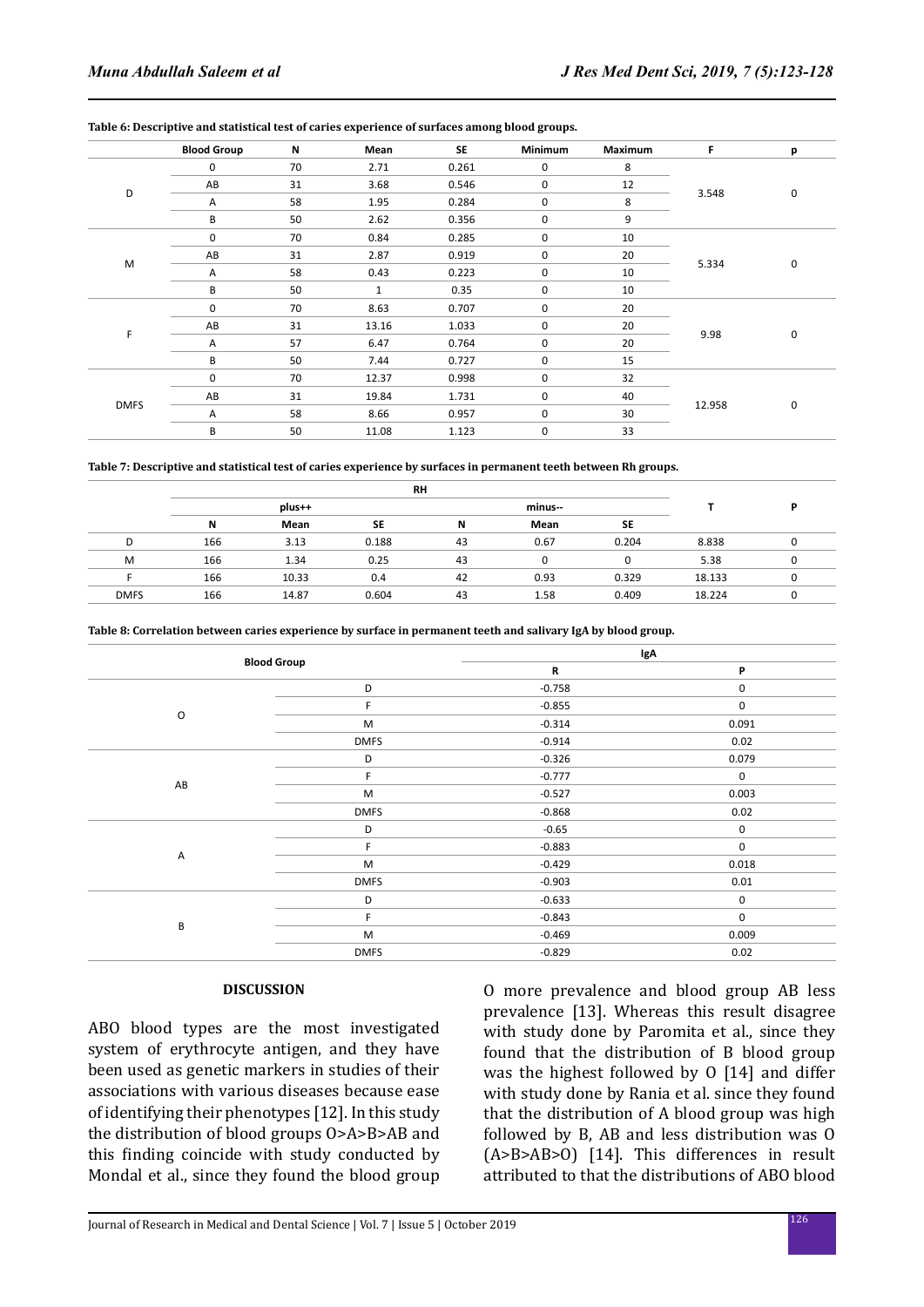group show marked variation around the world. Some these variations have even been reported in different areas within the same country [15]. Further analysis of the present study show only few students were in AB—blood group and this finding coincide with result obtained by Kaluram et al., since they found from 315 subject only 2 with AB- [16]. In current study AB blood group was found to have the highest mean score for DMFs index and the difference of mean scores among the different blood groups was not statistically significant. This finding agree with study conducted by Govindaraju et al. [17], they attributed the cause for this blood group have no antibodies against bacteria and disagree with study done by Mangal, et al. they found AB blood group had the lowest mean DMFs score for dental caries. As due to certain blood groups which have the ability to secrete their antibodies into the saliva and hence they can prevent dental carries [18]. Further analysis the data of current study revealed that the students with type A had significantly lower DMFs value than students with other blood type and this in disagreement with previous study that found DMF index was the lowest in B blood type and the highest in AB blood type, however no statistically significant difference was found [19]. While agree with earlier study, that found the individual of blood group A had the lowest numbers of cavities [20]. This difference may be attributed to variation in the methods of measuring dental caries and variation in sample size and in addition to that geographical, racial and ethnic condition, which effected on distribution of blood type. The results of the present study found that there is inverse relation between DMFs and salivary IgA, according to the analysis of the current study results, increasing the number of decayed teeth significantly decreased the amount of salivary IgA, which was contrast with the results of the studies by Fidalgo et al. [21], Ranadheer et al. [7], Gornowicz et al. [22], Bagherian et al. [23] and Yang et a. [24]. These studies indicated the higher levels of salivary IgA in the cases with dental caries, compared with caries free ones. Consistent to the results of the current study, Koga-ito et al. [25] and Kuriakose et al. [26] indicated in their studies that the amount of salivary IgA reduced following the increase in the number of decayed teeth and according to their conclusion, this reduction could be as a result of body defence mechanism. But it seems that the difference between the results of the current study and the aforementioned ones based on differences in IgA measurement method, the age, sample size, and race. In addition, the study by Shifa et al. [1] also found no significant relationship between the amount of salivary IgA and number of decayed teeth: The significant difference between the results of this study and the current one may take from the fact that Shifa et al. [1] only examined the children aged 3 to 6 years with primary dentition.

#### **CONCLUSION**

Therefore, this study suggests that ABO blood type and Rh have an effect on prevalence of caries and level of IgA in saliva.

#### **REFERENCES**

- [1] Shifa S, Muthu MS, Amarlal D, et al. Quantitative assessment of IgA levels in the unstimulated whole saliva of carries-free and caries-active children. J Indian Soc Pedod Prev Dent 2008; 26:158-161.
- [2] AlGhamdi AS. Association between ABO blood groups and severity of chronic periodontitis. JKAU Med Sci 2009; 16:31-41.
- [3] Skripal IG. ABO system of blood groups in people and their resistance to certain infectious diseases (prognosis). Mikrobiol Z 1996; 58:102-108.
- [4] Pai GP, Dayakar MM, Shaila M, et al. Correlation between "ABO" blood group phenotypes and periodontal disease: Prevalence in south Kanara district, Karnataka state, India. Soc Periodontol 2012; 16:519-523.
- [5] Mazumdar P, Kumar Das U, Goswami S. Correlation between blood group and dental caries in 20-60 years age group: A study Indices used for dental caries assessment. Int J Adv Res 2014; 2:413-424.
- [6] Cypriano S, de Sousa Mda L, Wada RS. Evaluation of simplified DMFT indices in epidemiological surveys of dental caries. Rev Saude Publica 2005; 39:285-292.
- [7] Ranadheer E, Nayak UA, Reddy NV, et al. The relationship between salivary IgA levels and dental caries in children. J Indian Soc Pedod Prev Dent 2011; 29:106-112.
- [8] Kayal H, Gundogdu M, Akarsu E, et al. The distribution of blood groups in Erzurum. Med J Ataturk Univ 1999; 31:20-22.
- [9] World Health Orgnization. Oral health surveys basic methods. 4<sup>th</sup> Edn. Geneva Switzerland 1997.
- [10]World Health Organization. Air quality guidelines for Europe, WHO Regional Publications, European series. 1987; 23.